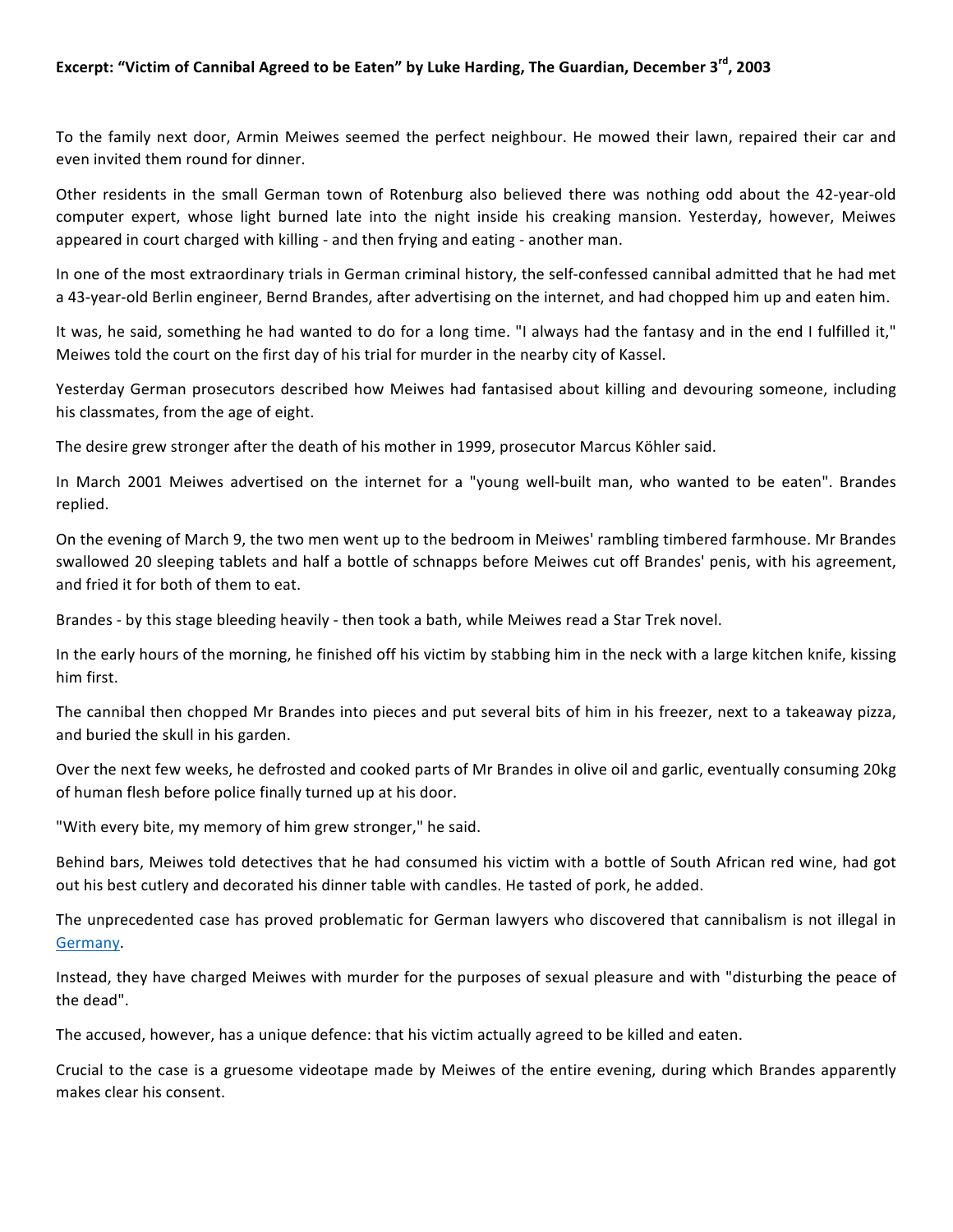## "Is, Ought, and Nature's Laws" by David Bentley Hart, *First Things*, March 2013

There is a long, rich, varied, and subtle tradition of natural law theory, almost none of which I find especially convincing, but most of which I acknowledge to be—according to the presuppositions of the intellectual world in which it was gestated—perfectly coherent. My skepticism, moreover, has nothing to do with any metaphysical disagreement. I certainly believe in a harmony between cosmic and moral order, sustained by the divine goodness in which both participate. I simply do not believe that the terms of that harmony are as precisely discernible as natural law thinkers imagine. 

That is an argument for another time, however. My chief topic here is the attempt in recent years by certain selfdescribed Thomists, particularly in America, to import this tradition into public policy debates, but in a way amenable to modern political culture. What I have in mind is a style of thought whose proponents (names are not important) believe that compelling moral truths can be deduced from a scrupulous contemplation of the principles of cosmic and human nature, quite apart from special revelation, and within the context of the modern conceptual world. This, it seems to me, is a hopeless cause.

Classical natural law theory, after all, begins from the recognition that the movement of the human will is never purely spontaneous, and that all volition is evoked by and directed toward an object beyond itself. It presupposes, moreover, that beyond the immediate objects of desire lies the ultimate end of all willing, the Good as such, which in its absolute priority makes it possible for any finite object to appear to the will as desirable. It asserts that nature is governed by final causes. And, finally, it takes as given that the proper ends of the human will and the final causes of creation are inalienably analogous to one another, because at some ultimate level they coincide (for believers, because God is the one source in which both participate). Thus, in knowing the causal ends of nature, we should be able to know many of the proper moral ends of the will, and even their relative priority in regard to one another.

So far, so good. But insuperable problems arise when—in part out of a commendable desire to speak to secular society in ways it can understand, in part out of some tacit quasi-Kantian notion that moral philosophy must yield clear and universally binding imperatives—the natural law theorist insists that the moral meaning of nature should be perfectly evident to any properly reasoning mind, regardless of religious belief or cultural formation.

Thus, allegedly, the testimony of nature should inform any rightly attentive intellect that abortion is murder, that lying is wrong, that marriage should be monogamous, that we should value charity above personal profit, and that it is wicked (as well as extremely discourteous) to eat members of that tribe that lives over in the next valley. "Nature," however, tells us nothing of the sort, at least not in the form of clear commands; neither does it supply us with hypotaxes of moral obligation. In neither an absolute nor a dependent sense—neither as categorical nor as hypothetical imperatives, to use the Kantian terms—can our common knowledge of our nature or of the nature of the universe at large instruct us clearly in the content of true morality.

For one thing, as far as any *categorical* morality is concerned, Hume's bluntly stated assertion that one cannot logically derive an "ought" from an "is" happens to be formally correct. Even if one could exhaustively describe the elements of our nature, the additional claim that we are morally obliged to act in accord with them, or to prefer natural uses to unnatural, would still be adventitious to the whole ensemble of facts that this description would comprise.

The assumption that the natural and moral orders are connected to one another in any but a purely pragmatic way must be logically antecedent to our interpretation of the world; it is a belief about nature, but not a natural belief as such; it is a supernatural judgment that renders natural reality intelligible in a particular way. I know of many a stout defender of natural law who is quick to dismiss Hume's argument, but who—when pressed to explain why—can do no better than to resort to a purely conditional argument: If one is (for instance) to live a fully human life, then one must . . . (etc.). But, in supplementing a dubious "is" with a negotiable "if," one certainly cannot arrive at a categorical "ought."

In abstraction from specific religious or metaphysical traditions, there really is very little that natural law theory can meaningfully say about the relative worthiness of the employments of the will. There are, of course, generally observable facts about the characteristics of our humanity (the desire for life and happiness, the capacity for allegiance